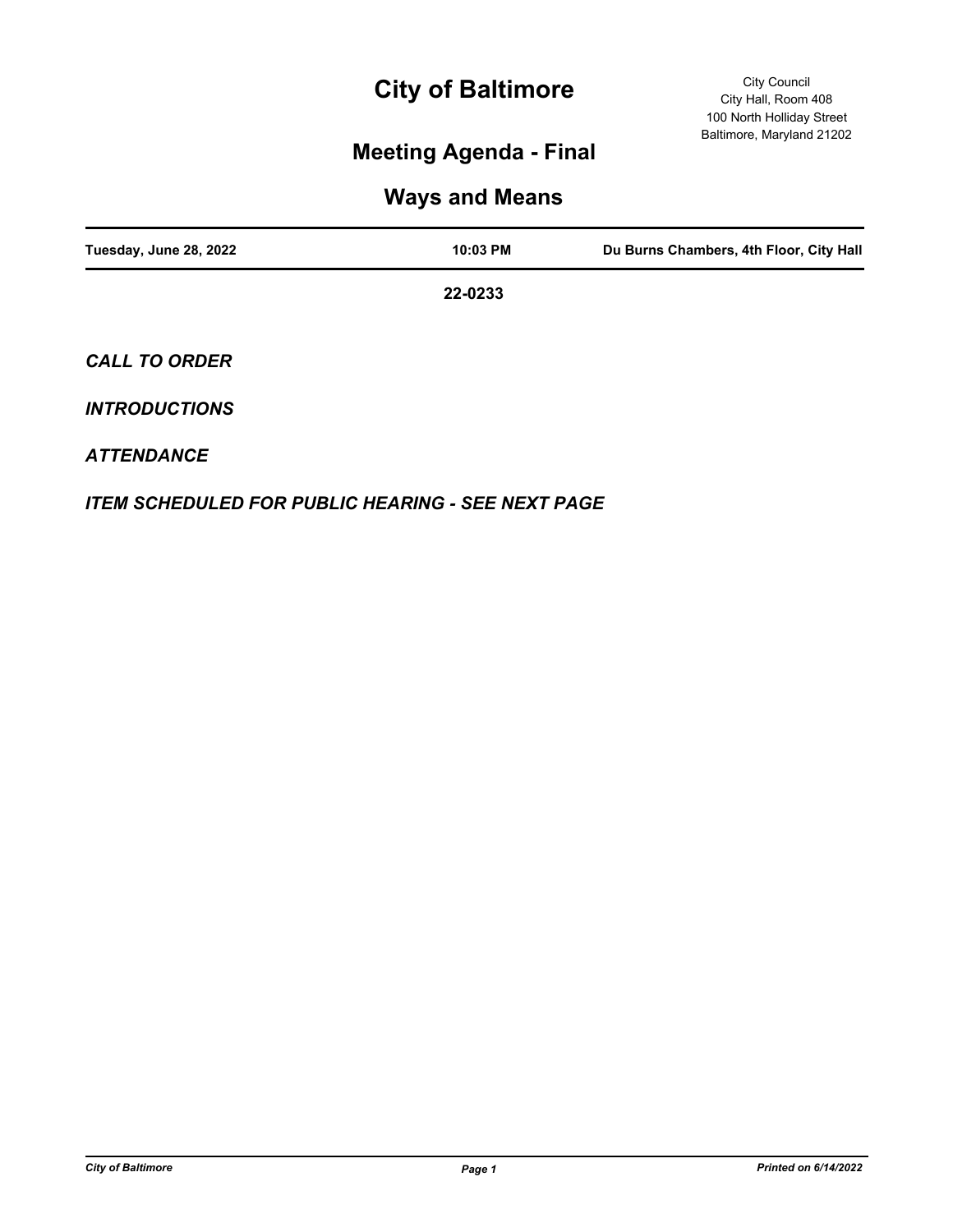#### [22-0233](http://baltimore.legistar.com/gateway.aspx?m=l&id=/matter.aspx?key=9122)

Bond Issue - Affordable Housing Loan - \$14,000,000 For the purpose of authorizing the Mayor and City Council of Baltimore (pursuant to General Assembly House Resolution I and Senate Resolution I of 2022 approved by the members of the Maryland General Assembly representing Baltimore City) to create a debt, and to issue and sell, at any time or from time to time and in one or more series its certificates of indebtedness as evidence thereof, and proceeds not exceeding FOURTEEN Million (\$14,000,000.00) from the sale of such certificates of indebtedness to be used for the cost of issuance, including the expense of engraving, printing, advertising, attorneys' fees, and all other incidental expenses connected therewith (which may include the proportion of the compensation of employees and general administrative expenses of the Department of Finance reasonably allocated to the issuance of the bonds); and the remainder of such proceeds shall be used for or in connection with planning, developing, executing, and making operative the Affordable Housing program of the Mayor and City Council of Baltimore, including, but not limited to, the acquisition, by purchase, lease, condemnation or any other legal means, of land or property, or any right, interest, franchise, easement or privilege therein, in the City of Baltimore; the payment of any and all costs and expenses incurred in connection with or incidental to the acquisition and management of said land or property, including any and all rights of interest therein hereinbefore mentioned; the payment of any and all costs and expenses incurred for or in connection with relocating and moving persons or other legal entities displaced by the acquisition of said land or property, or any of the rights or interest therein hereinbefore mentioned, in the City of Baltimore; the development or redevelopment, including, but not limited to, the comprehensive renovation or rehabilitation of, any land or property, or any rights or interests therein hereinbefore mentioned, in the City of Baltimore, and the disposition of land and property for such purposes; costs related to the rehabilitation and new construction of and operation of rental and homeownership developments, such costs to include but not be limited to relocation assistance, rental payment and home purchase assistance, housing counseling and project financing comprised of loans(including forgivable or fully amoritizing) or grants or other related activities and buyer education assistance, and activities to support the orderly and sustainable planning, preservation, rehabilitation, and development of economically diverse housing in City neighborhoods; support for the Affordable Housing Trust Fund; the elimination of unhealthful, unsanitary or unsafe conditions, lessening density, eliminating obsolete or other uses detrimental to the public welfare or otherwise removing or preventing the spread of blight or deterioration in the City of Baltimore; the demolition, removal, relocation, renovation or alteration of land, buildings, streets, highways, alleys, utilities or services, and other structures or improvements, and for the construction, reconstruction, installation, relocation or repair of buildings, streets, highways, alleys, utilities or services, and other structures or improvements;